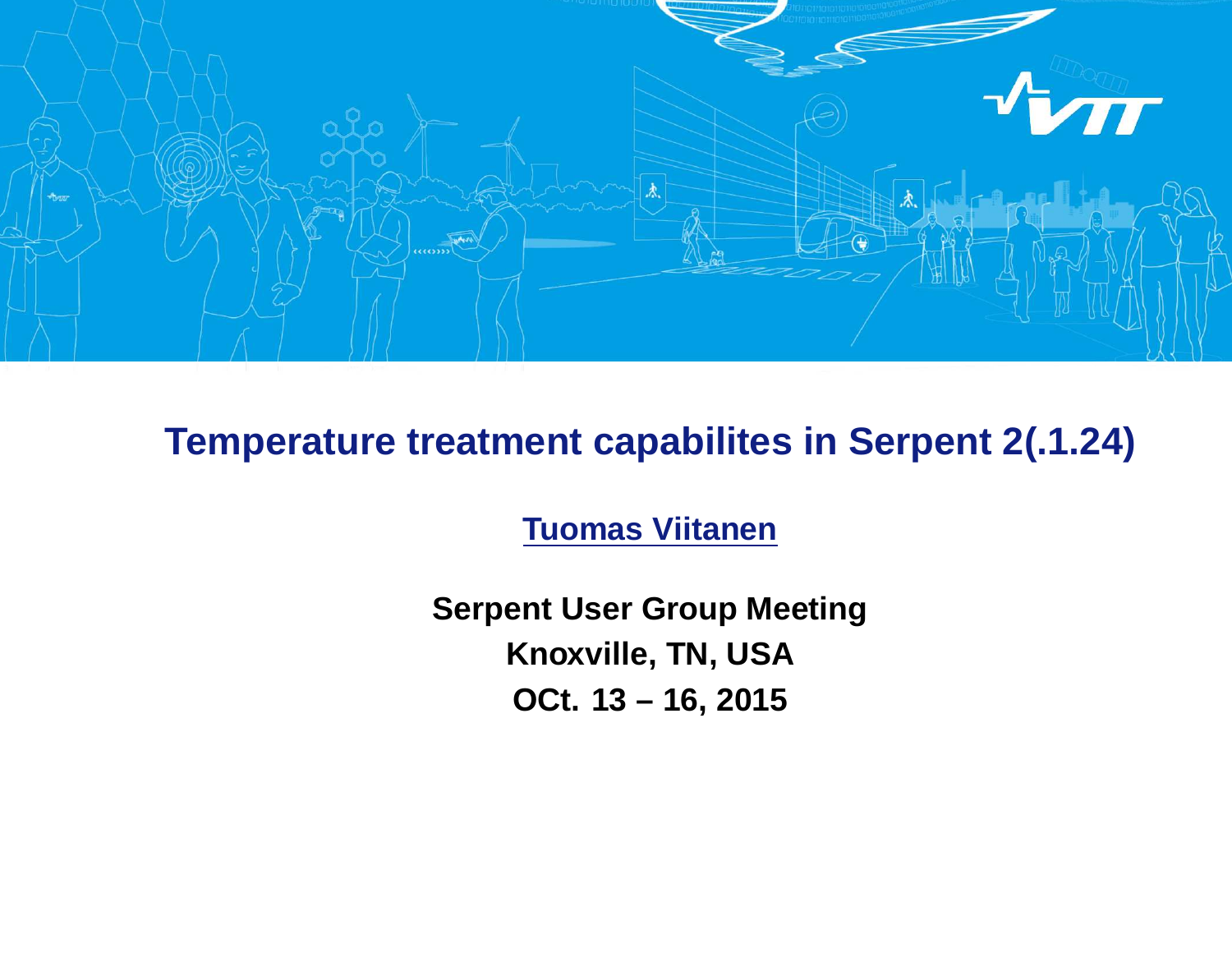

### **Introduction**

- Temperature affects the neutron transport through:
	- Reaction probabilities (Dopplerbroadening)
	- Scattering kinematics
	- (Indirectly: material dimensions and densities)

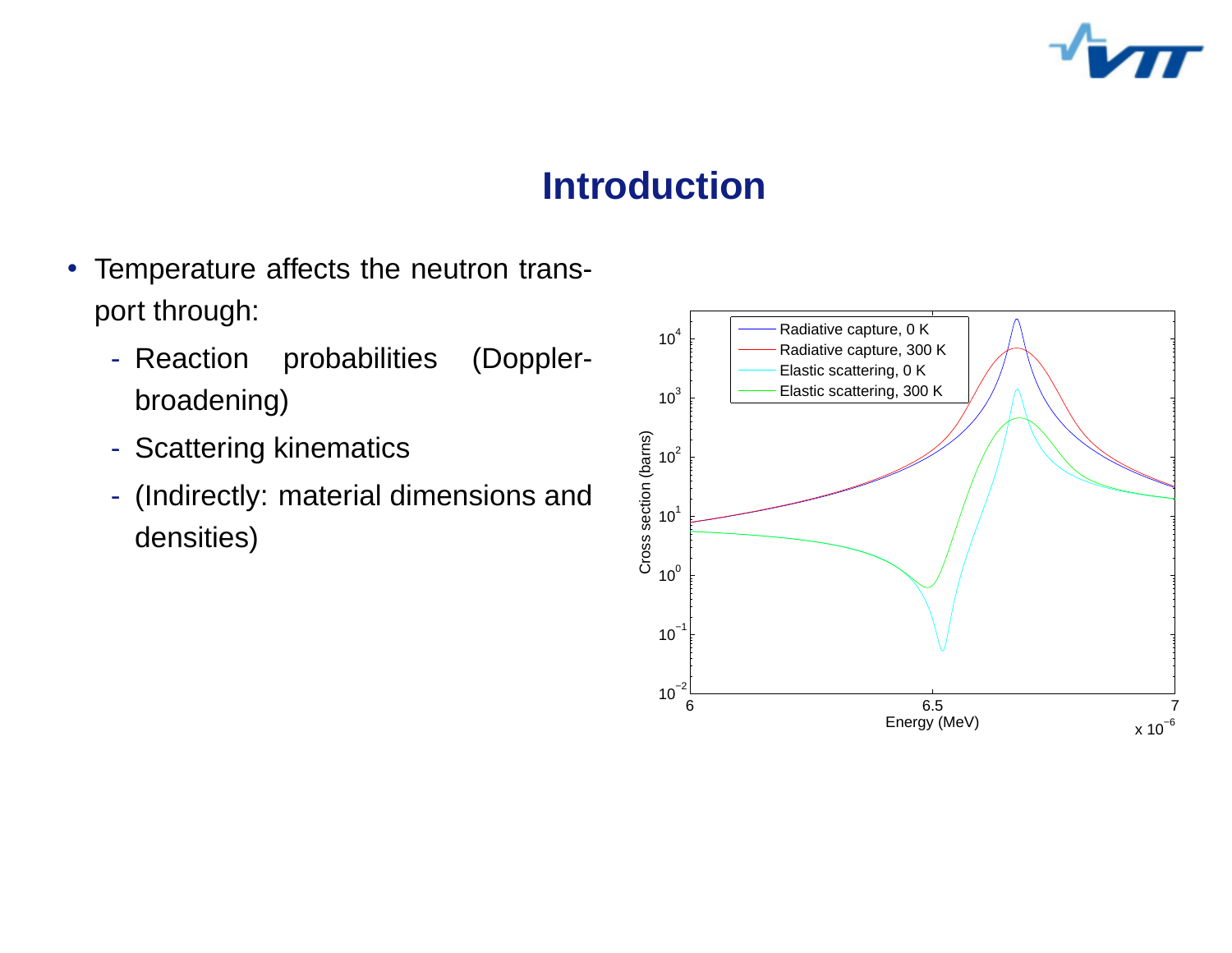



Figure 1: Thermal motion needs to be treated using different techniques in different energy regions.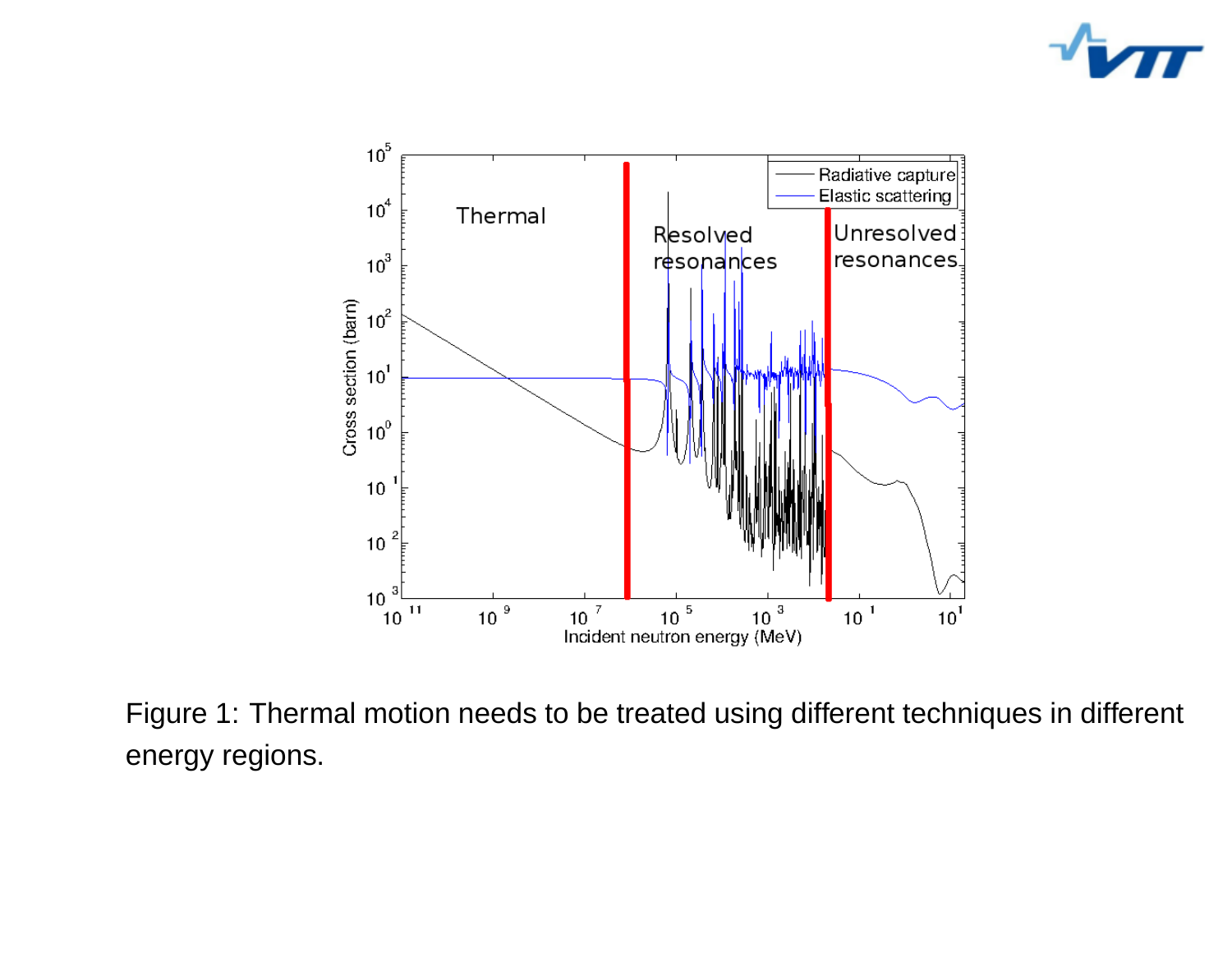

## **Energy region of Resolved Resonances**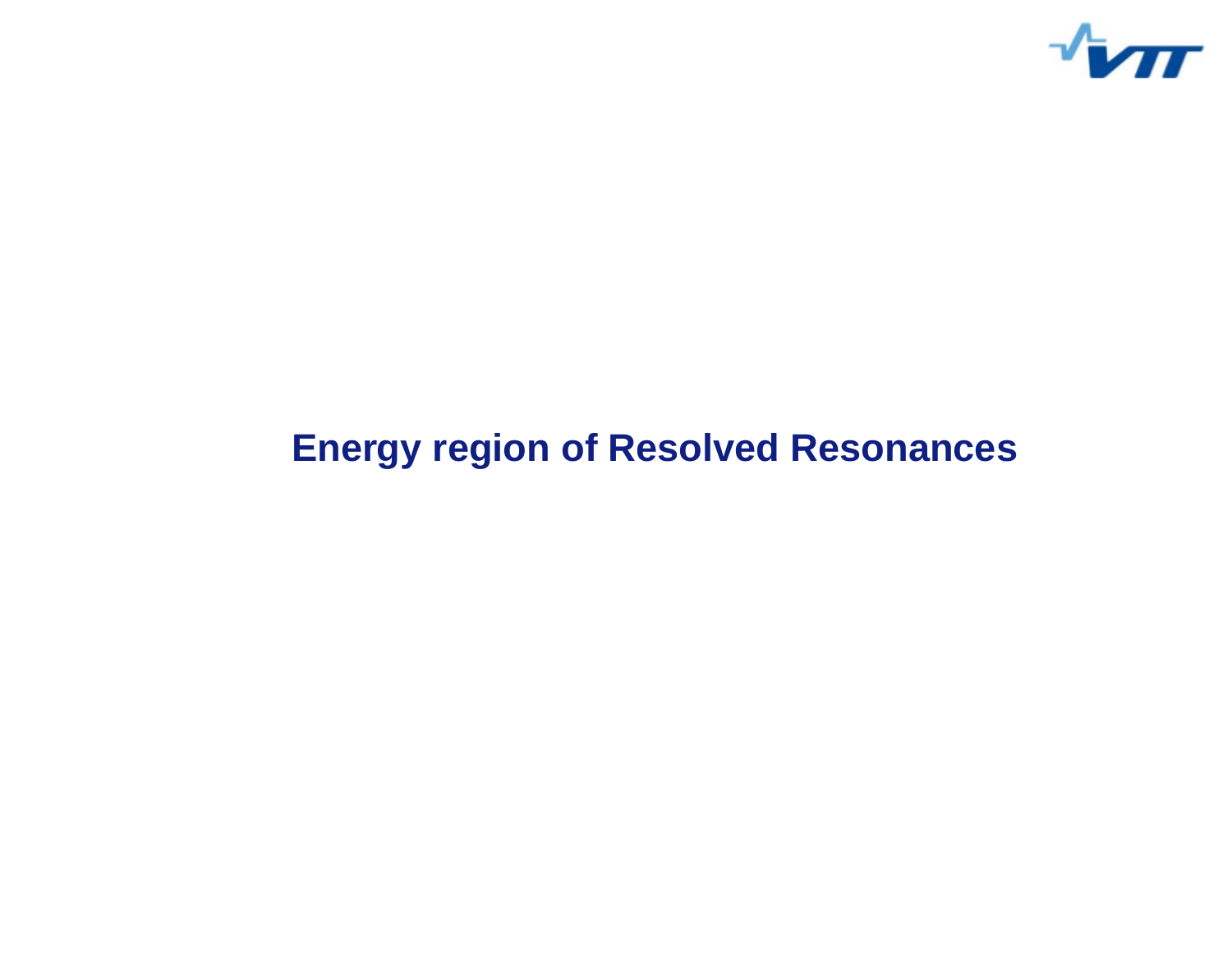

#### **Energy region of Resolved Resonances (RR)**

- Serpent has two options for temperature adjustment within RR region:
	- Doppler-preprocessor (pre-calculation)
	- Target Motion Sampling, TMS (on-the-fly calculation)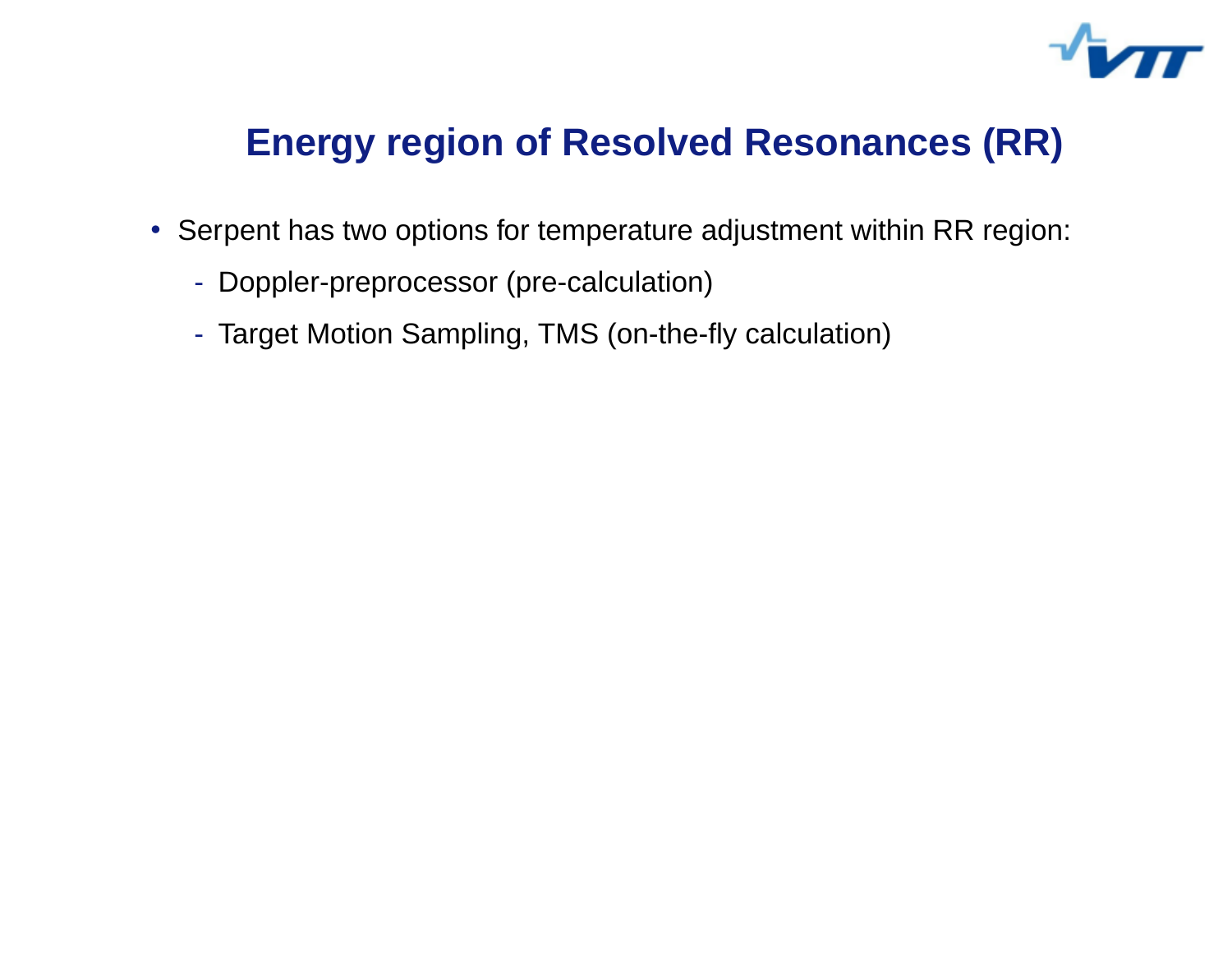

### **RR: Doppler-preprocessor**

• Performs straightforward, analytical Doppler-broadening based on Solbrig's kernel

$$
\sigma_{\text{eff}}(v, T, A_n) = \frac{\gamma}{v^2 \sqrt{\pi}} \int_0^\infty v'^2 \sigma(v') \Big( e^{-\gamma^2 (v - v')^2} - e^{-\gamma^2 (v + v')^2} \Big) dv' \tag{1}
$$

- Unlike codes based on SIGMA1 method, does not optimize the energy grid.  $\rightarrow$  Accuracy of the xs is unknown after the broadening.
- Works just fine in practice, but differences to NJOY based reference can be seen in very accurate analyses.
- Data is stored in memory at each  $T$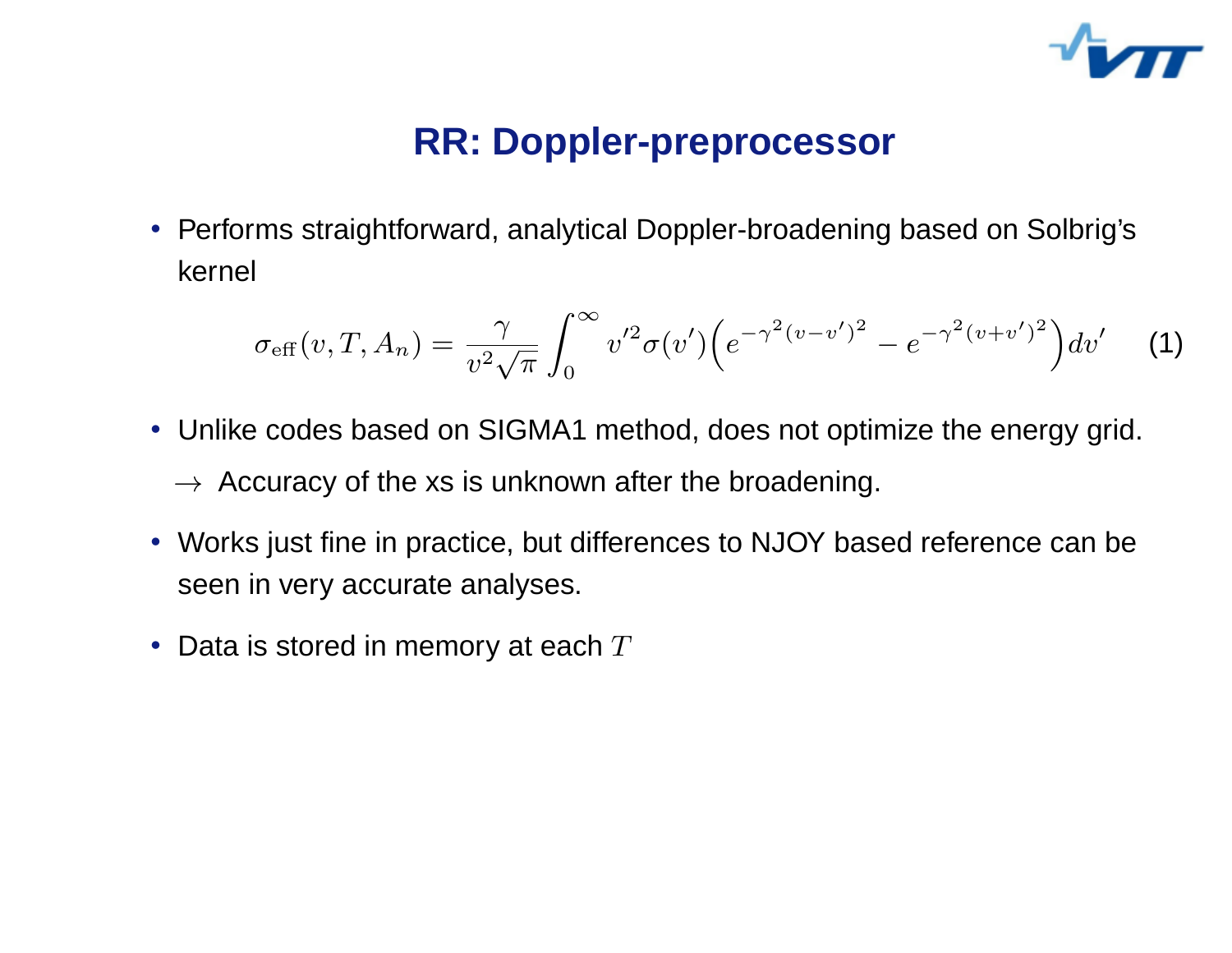

## **RR: Target Motion Sampling (TMS) (1/2)**

- On-the-fly temperature treatment specifically developed for Serpent.
- In a nutshell:
	- 1. Path lenghts are sampled based on a majorant cross section  $\Sigma_{\rm maj}$ .
	- 2. Target nuclide and its thermal motion are sampled at each collision site.  $\rightarrow$  Target-at-rest energy  $E'$ .
	- 3. Collision points are accepted according to

$$
\xi < \frac{\sigma_{\text{tot}}(E')}{\sigma_{\text{maj}}(E)}\tag{2}
$$

4. Reaction sampling is done in target-at-rest frame .

[1] T. Viitanen, "Development of a stochastic temperature treatment technique for Monte Carlo neutron tracking", Doctoral dissertation (2015).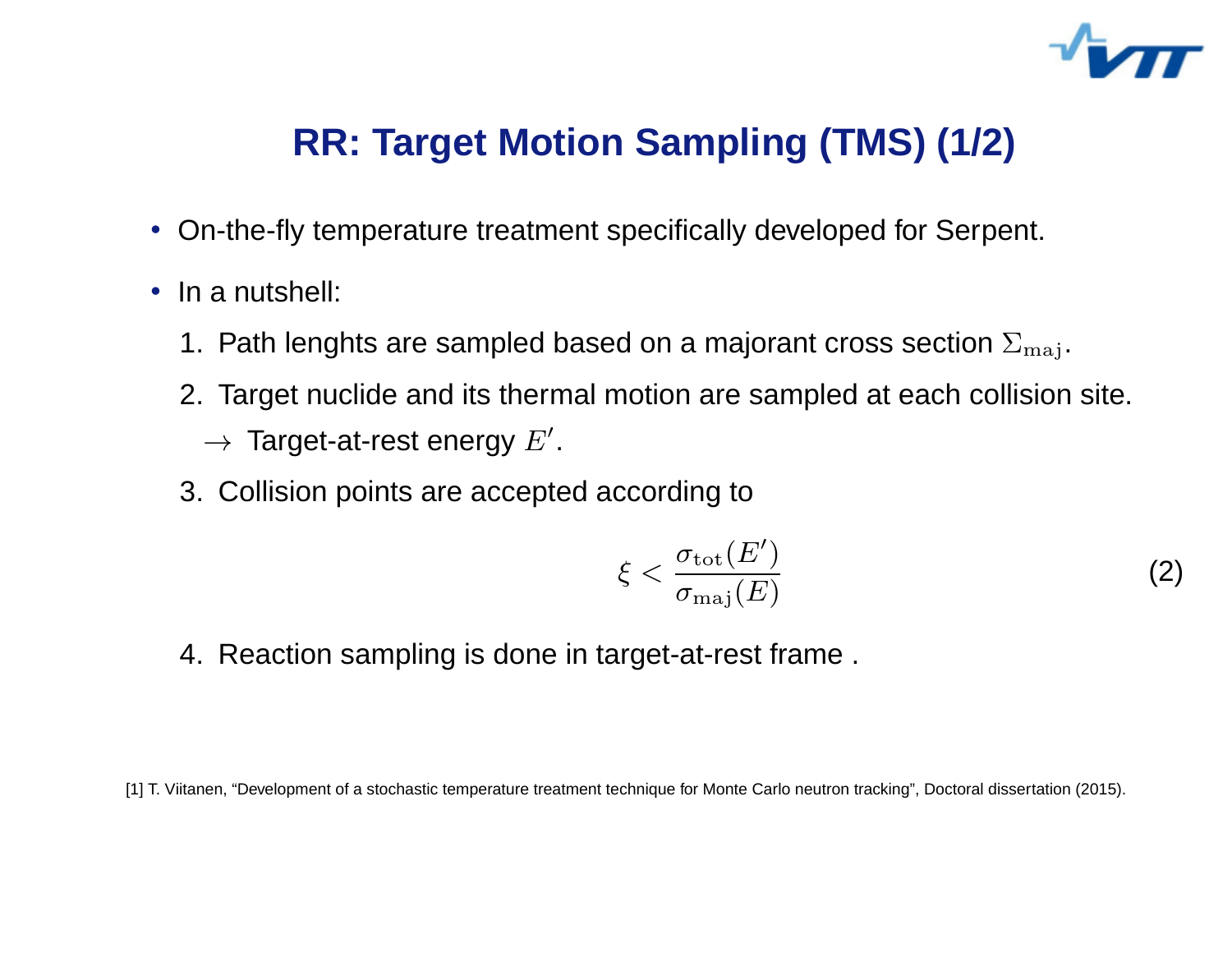



Figure 2: Majorant cross section equals the maximum total cross section within the range of thermal motion. (=range of possible target-at-rest energies)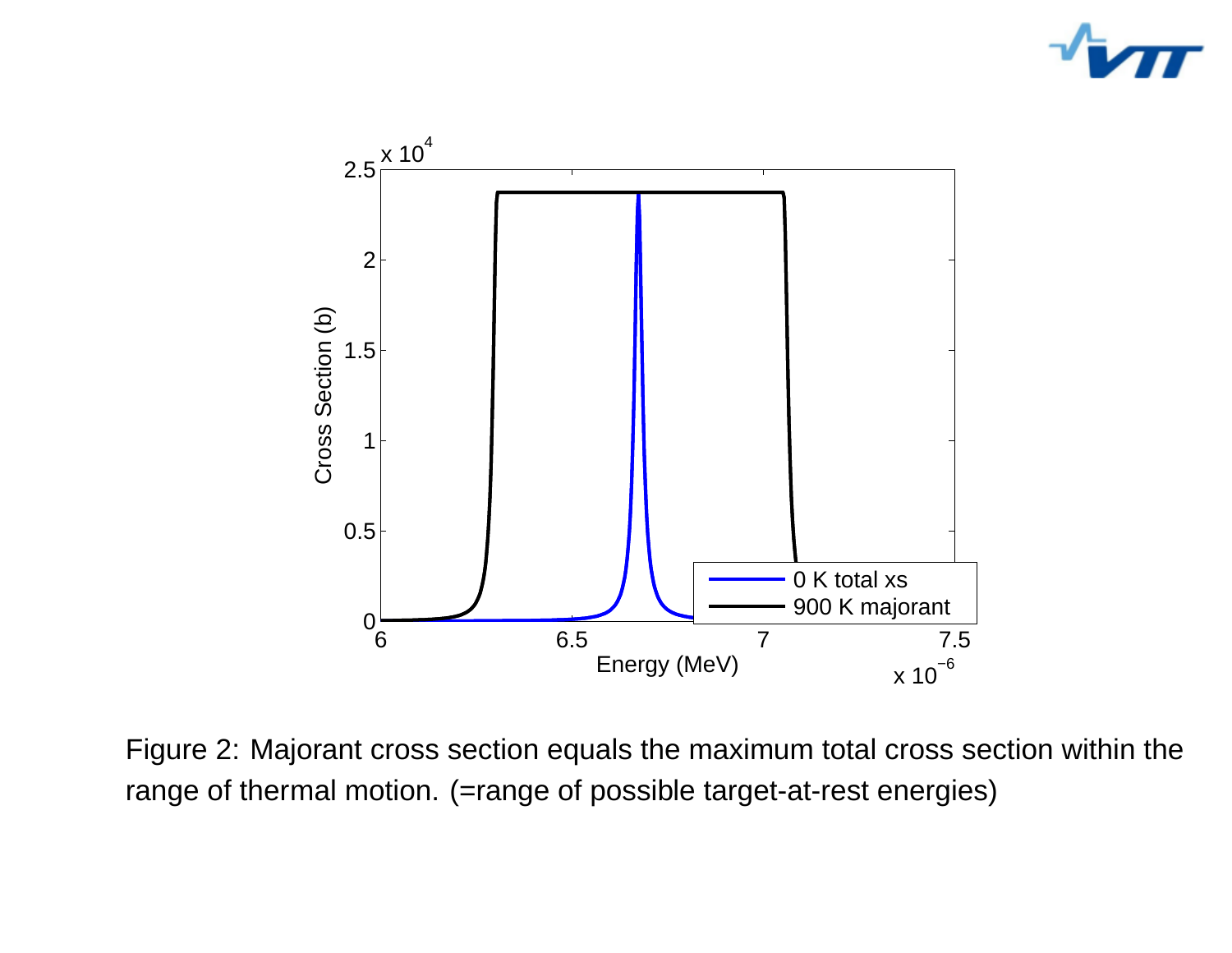

## **RR: Target Motion Sampling (TMS) (2/2)**

- XS data is first Doppler-broadened to  $T_{\min,n}$  using the pre-processor (performance ↑).
- $\bullet$   $\ T$  is adjusted between  $T_{\min,n}$  and  $T_{\max,n}$  (majorant temperature) using TMS.
- Data is stored at one temperature only.
- Can model continuous  $T$  distributions (multi-physics interface and internal solvers)
- Burnup calculations slow down significantly, since macroscopic material cross sections cannot be pre-calculated.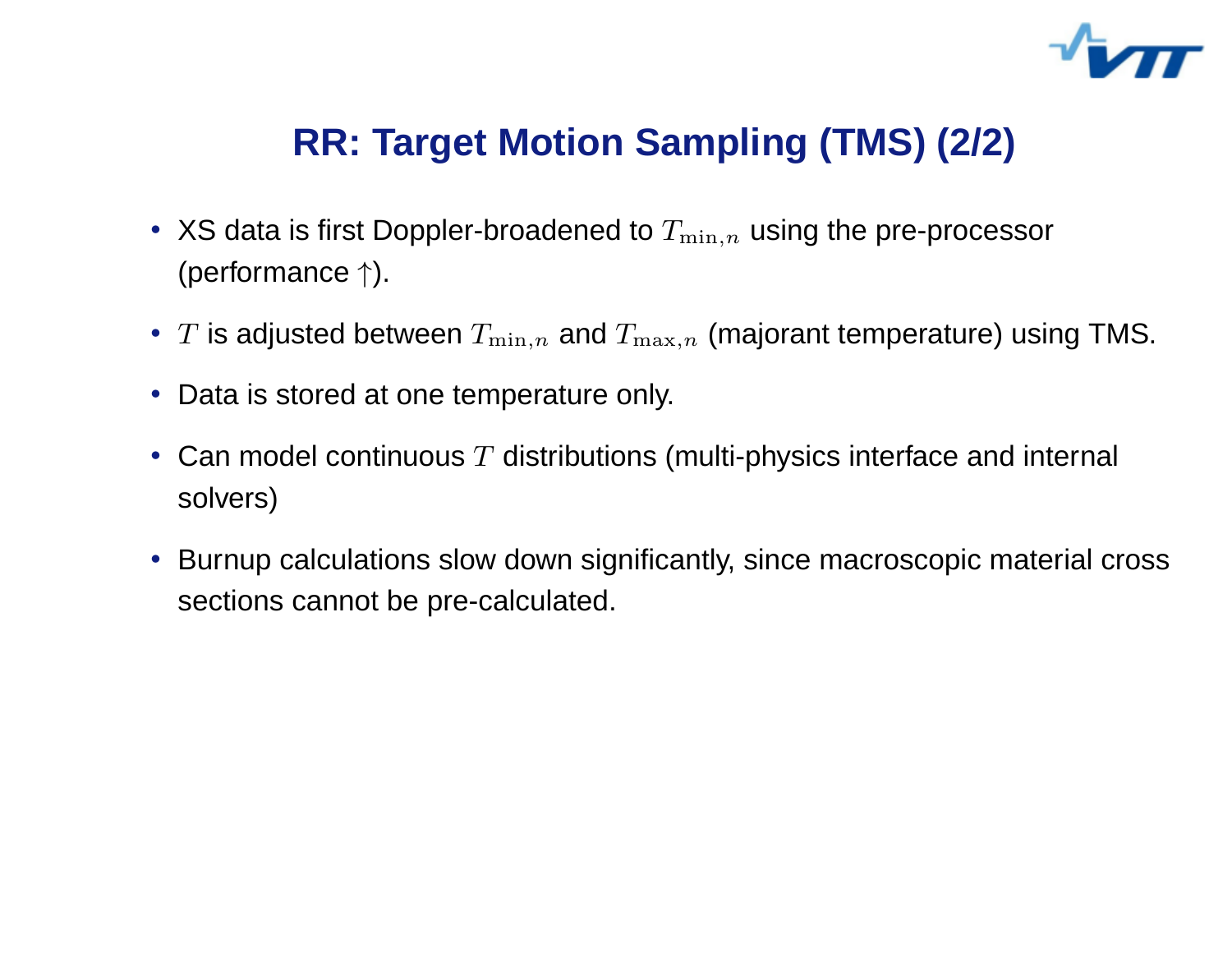

## **RR: Summary**

|                                       | Pre-processor   | <b>TMS</b>           |
|---------------------------------------|-----------------|----------------------|
| Use                                   | tmp XXX         | tms XXX or interface |
| Overhead in transport                 | 1.000           | $1.2 - 12.0$         |
| XS memory requirement $2-30$ GB per T |                 | $2 - 30$ GB          |
| Accuracy                              | $<$ original xs | $=$ original xs      |

- Thus, both techniques should usually provide the same results, but:
	- Using the pre-processor is significantly faster in burnup calculations and
	- TMS may save memory.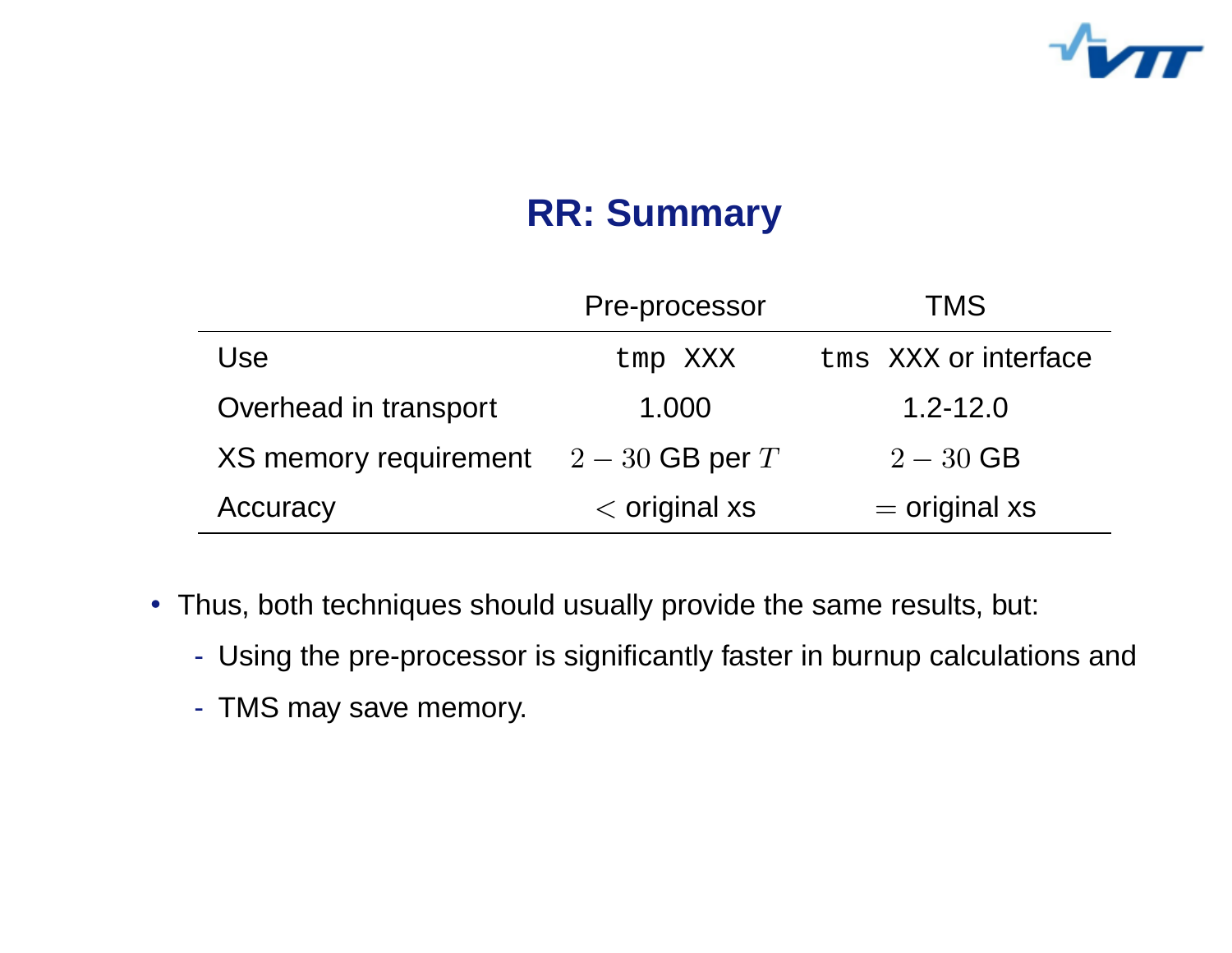

# **Thermal scattering of bound nuclei, "S** (α, β ) **"**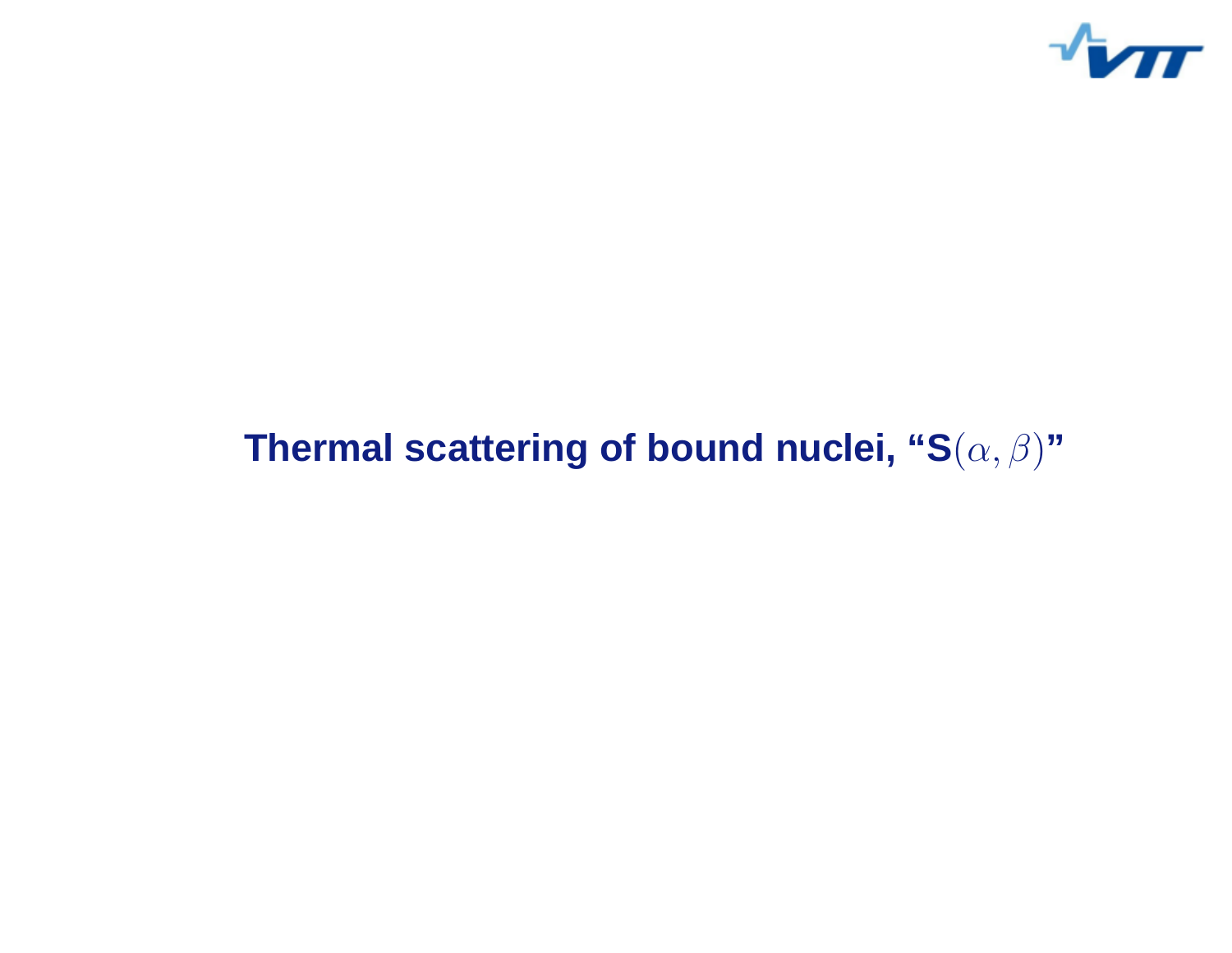

### **Thermal Scattering of bound nuclides (TS)**

- The scattering kinematics and scattering cross sections of bound nuclides are strongly affected by the chemical bonds at thermal energies.
- The temperature dependence of bound-atom scattering is described in  $S(\alpha,\beta)$ law.
	- Available in ENDF format in 50, 100 or 200 K intervals.
	- Can also be generated using LEAPR/NJOY, but...

For example, incoherent inelastic scattering:

$$
\sigma(E \to E', \Omega \cdot \Omega', T) = \frac{\sigma_b}{2kT} \sqrt{\frac{E'}{E}} e^{-\frac{\beta}{2} S(\alpha, \beta, T)}
$$
(3)

• In ACE format, the  $S(\alpha,\beta)$  data is processed into "elastic" and "inelastic" cross sections and associated secondary particle tables.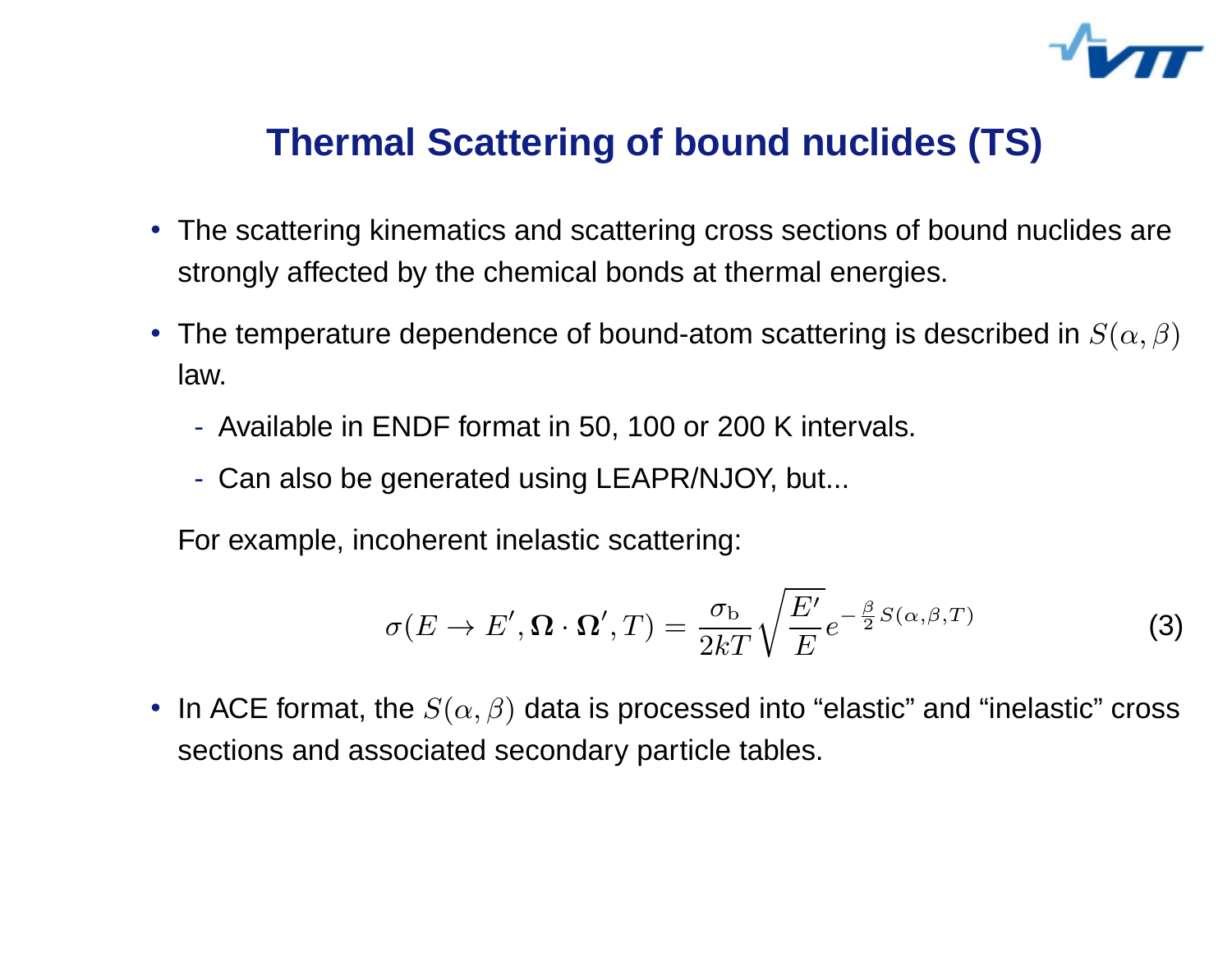



Figure 3: The integral scattering cross sections of H in light water and C in graphite are strongly affected by the molecular bonds and lattice structure.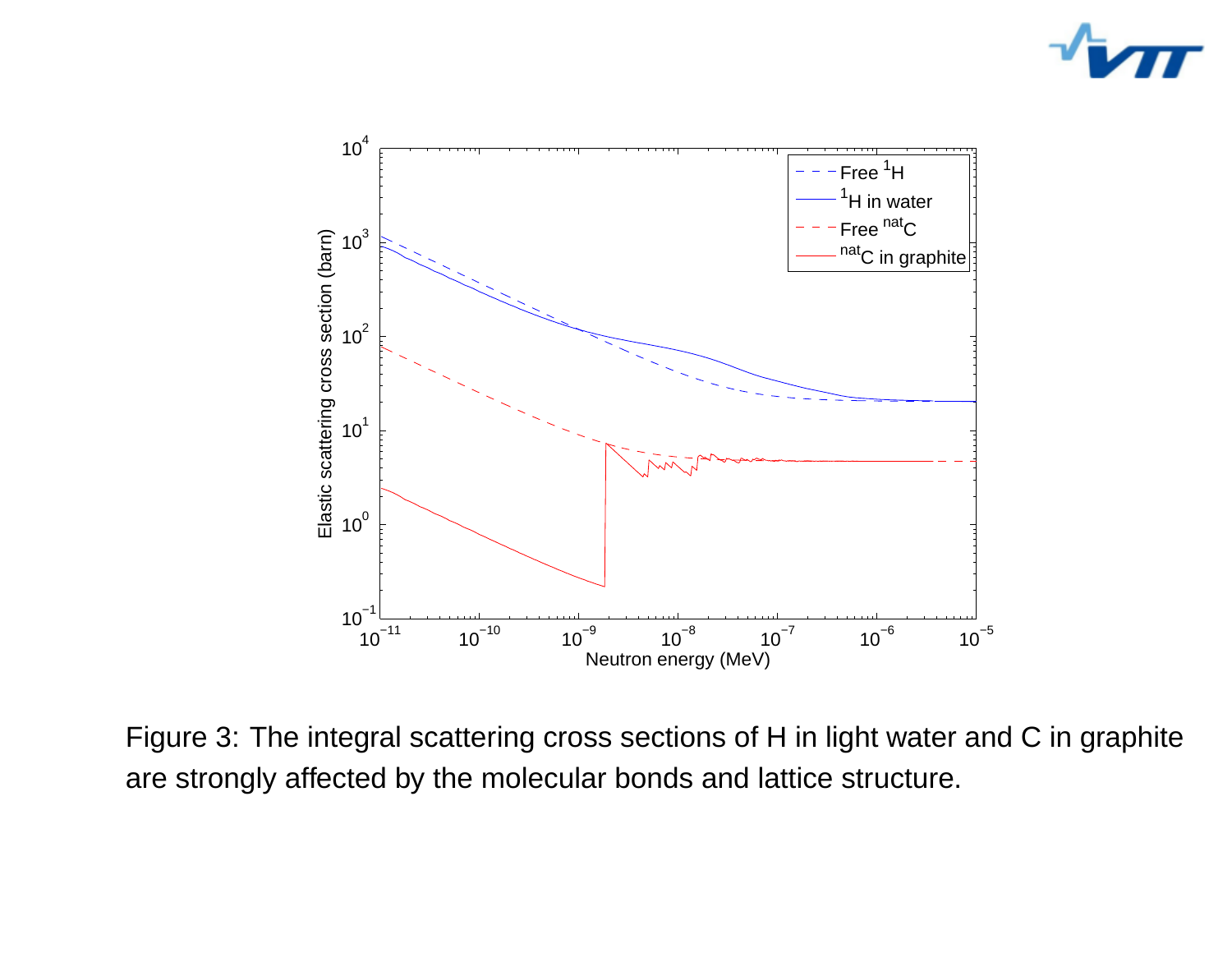

#### **TS: Thermal scattering in Serpent**

- Serpent has always supported the discrete-in-energy thermal scattering, described in ACE data (iwt=0 or iwt=1 in NJOY)
	- However, the new continuous-in-energy formalism  $(iwt=2)$  is not yet supported.

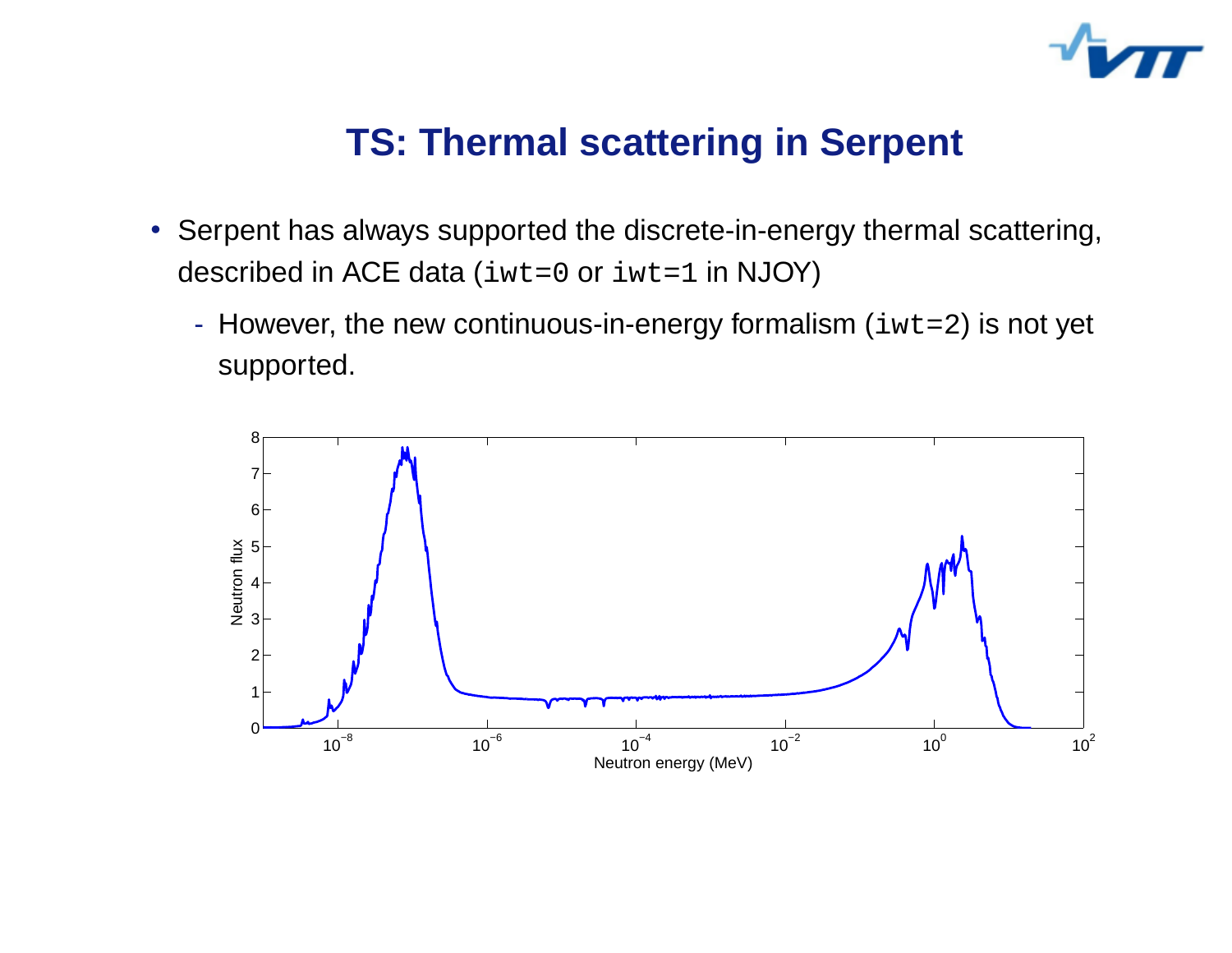

#### **TS: Interpolation of thermal scattering data**

- Since the  $S(\alpha,\beta)$  data is only available at certain temperatures and the scattering properties change quite significantly between the temperatures, the data should be interpolated somehow.
- Interpolation of  $S(\alpha,\beta)$  data using functional fits has been studied recently by A. Pavlou [3]
	- <sup>+</sup> Minimal memory requirement
	- Only studied for incoherent inelastic scattering
	- Cannot be directly based on ACE data

[2] A. Pavlou and Wei Ji, "On-the-fly sampling of temperature-dependent thermal neutron scattering data for Monte Carlo simulations", Ann. Nucl. Energy, **71**, pp. 411-426, (2014).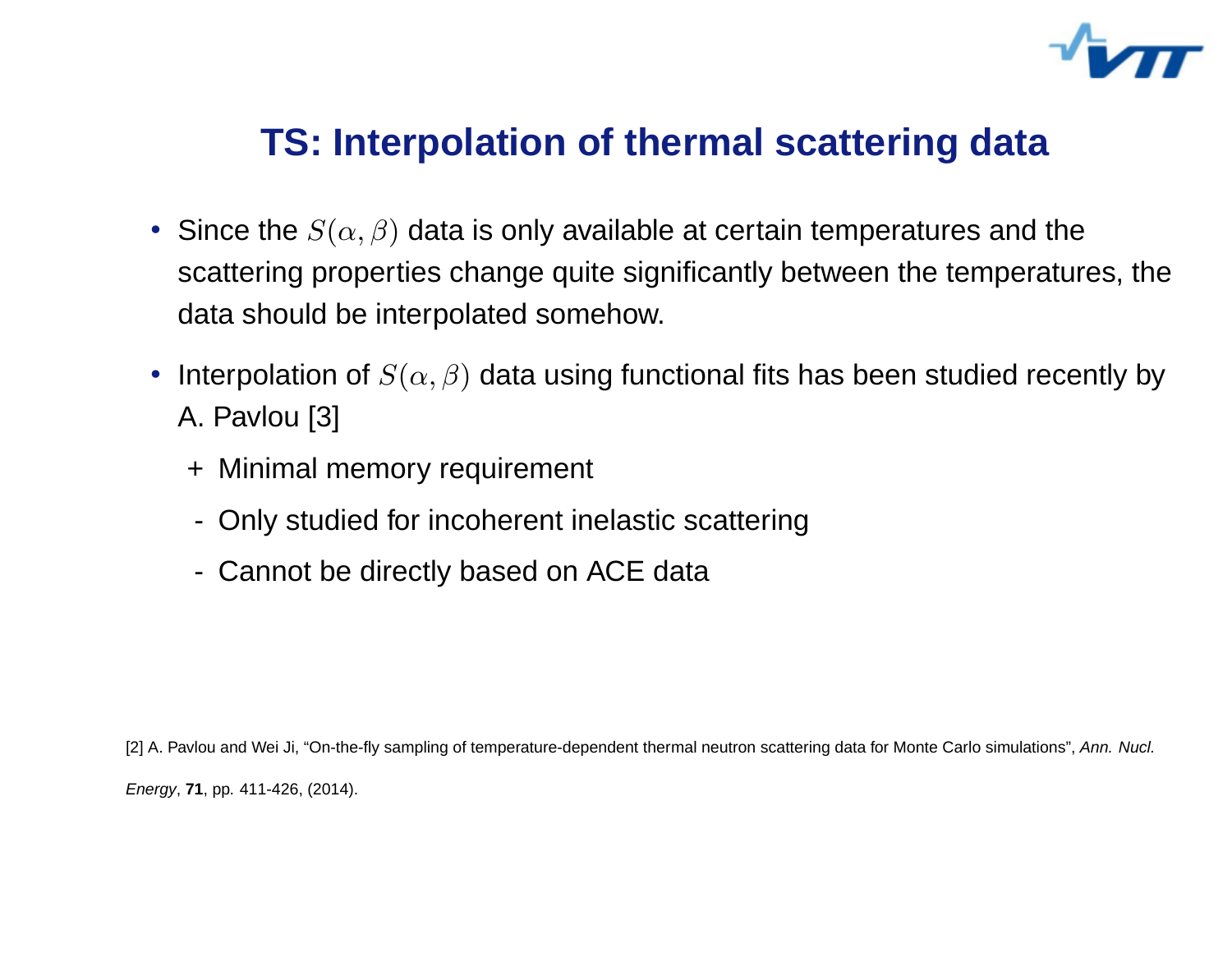

#### **TS: Interpolation of thermal scattering data**

- MAKXSF is an auxiliary ACE processing code distributed with MCNP.
	- Newest versions perform Doppler-broadening using SIGMA1 and
	- interpolation of thermal scattering data in ACE files using methodology from legacy code "DOPPLER"
- The TS interpolation methodology of MAKXSF has been implemented in Serpent 2.1.24.
	- Both pre-processing and on-the-fly capabilities are available.
	- Cross sections and secondary cosines are interpolated linearly in temperature.
	- Secondary energies are interpolated using <sup>a</sup> reciprocal law.
	- (old stochastic mixing approach still available)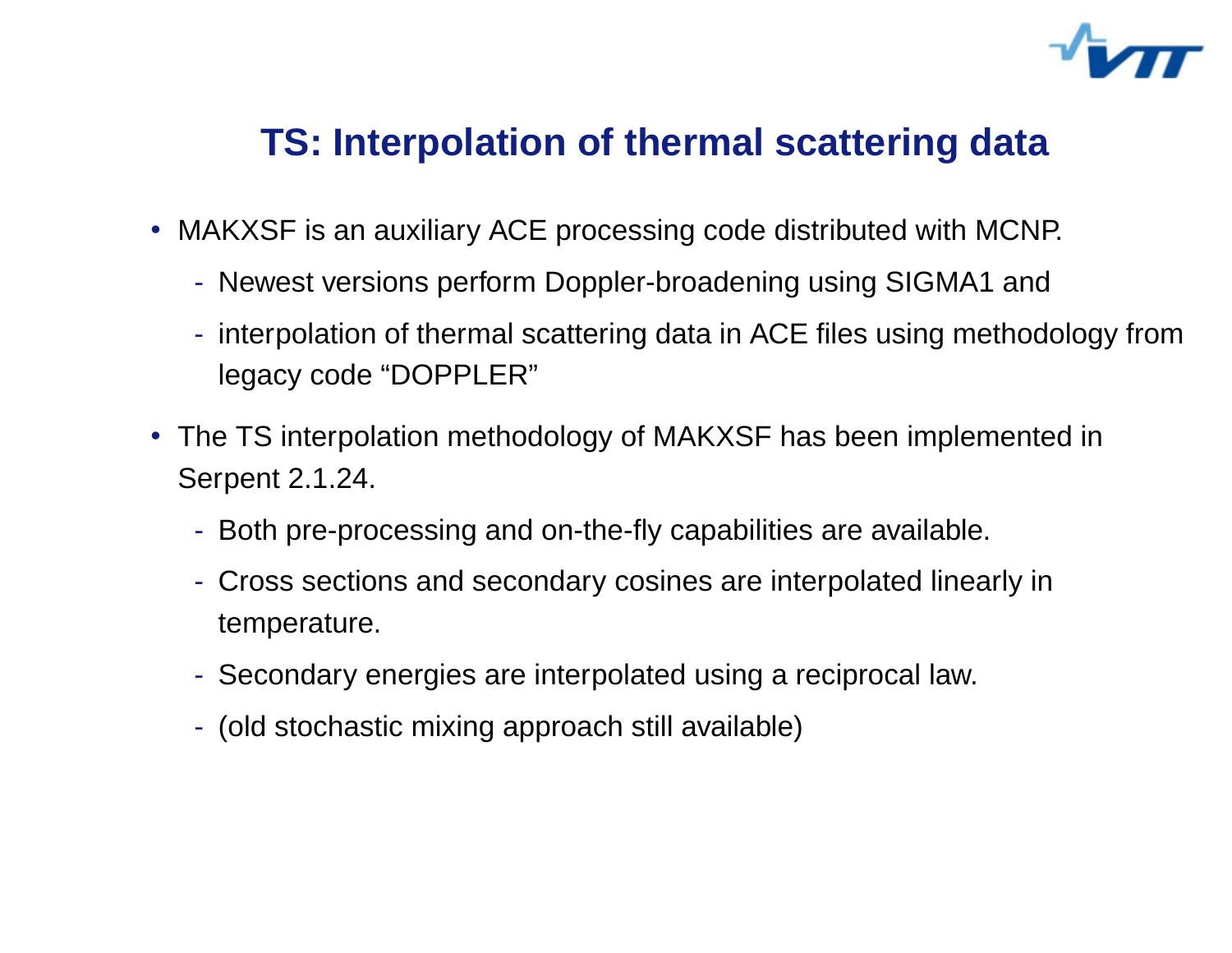

#### **TS: Howto?**

mat water1 -1.00 tmp 524 moder lwtr1 1001 1001.03c 2.0 8016.03c 1.0 therm lwtr1  $lw$   $3.09t$   $\frac{1}{2}$  .09t = library for exactly 524 K %%%%%%%%%%%%%%%%%%%%%%%%%%%%%%%%%%%%%%%%%%%%%% mat water2 -1.00 tmp 550 moder lwtr2 1001 1001.03c 2.0 8016.03c 1.0 therm lwtr2 550.0 lwj3.09t lwj3.11t % .09t = 524 K, .09t = 574 <sup>K</sup> % thermstoch lwtr2 550.0 lwj3.09t lwj3.11t % old interpolation  $888888888888888888888888888888$ mat water -1.00 tms 550 moder lwtr3 1001 1001.03c 2.0 8016.03c 1.0

therm lwtr3 0 lwj3.09t lwj3.11t lwj3.13t lwj3.14t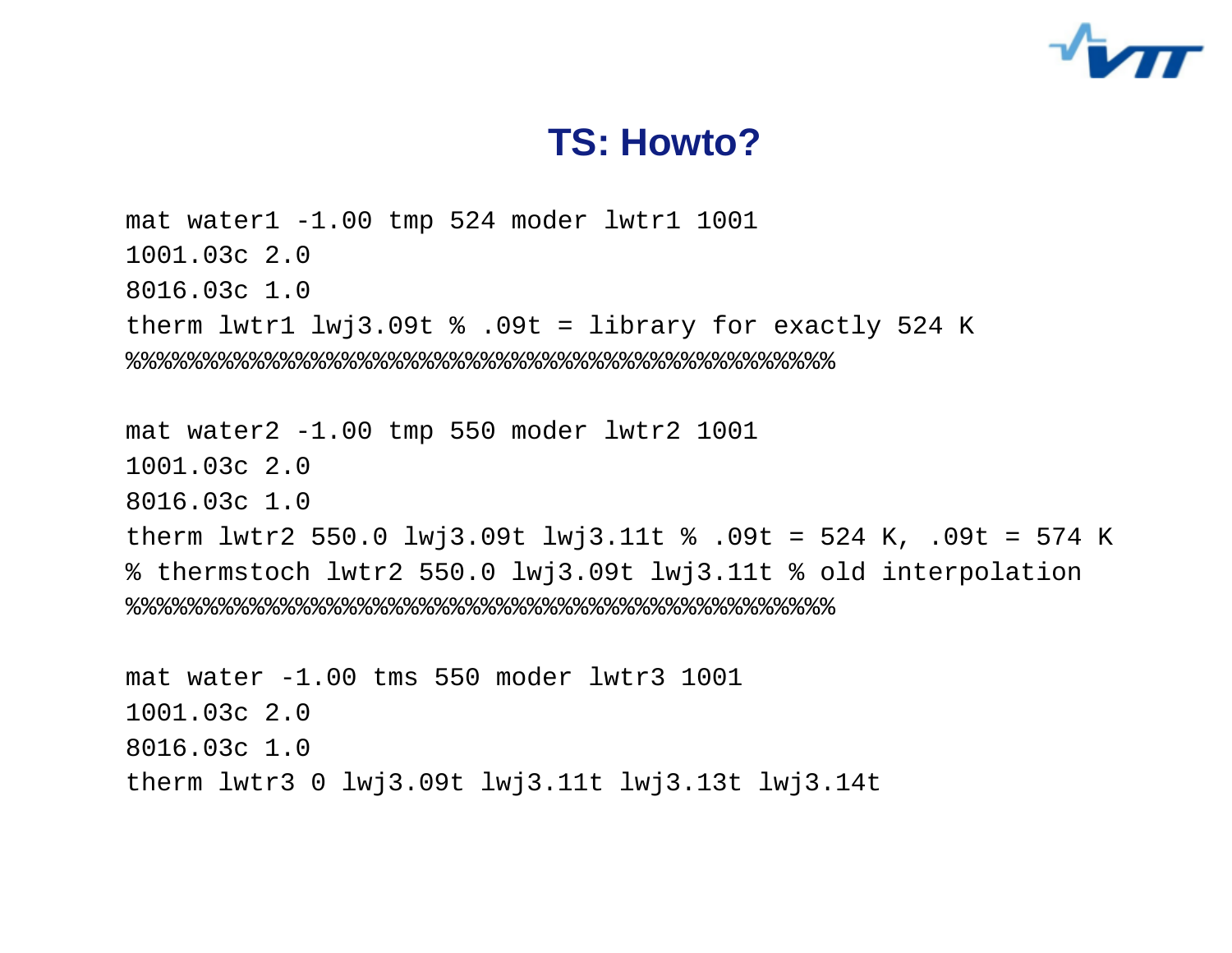

### **Summary & future prospects**

- Serpent 2.1.24 has temperature treatment capabilities for:
	- The resonance region and thermal region of free atoms (pre-processor <sup>+</sup> TMS)
	- Bound-atom scattering (pre-processor & on-the-fly MAKXSF)
- Techniques are efficient and accurate enough for practical use.
- There are plans to expand TMS to the energy region of unresolved resonances.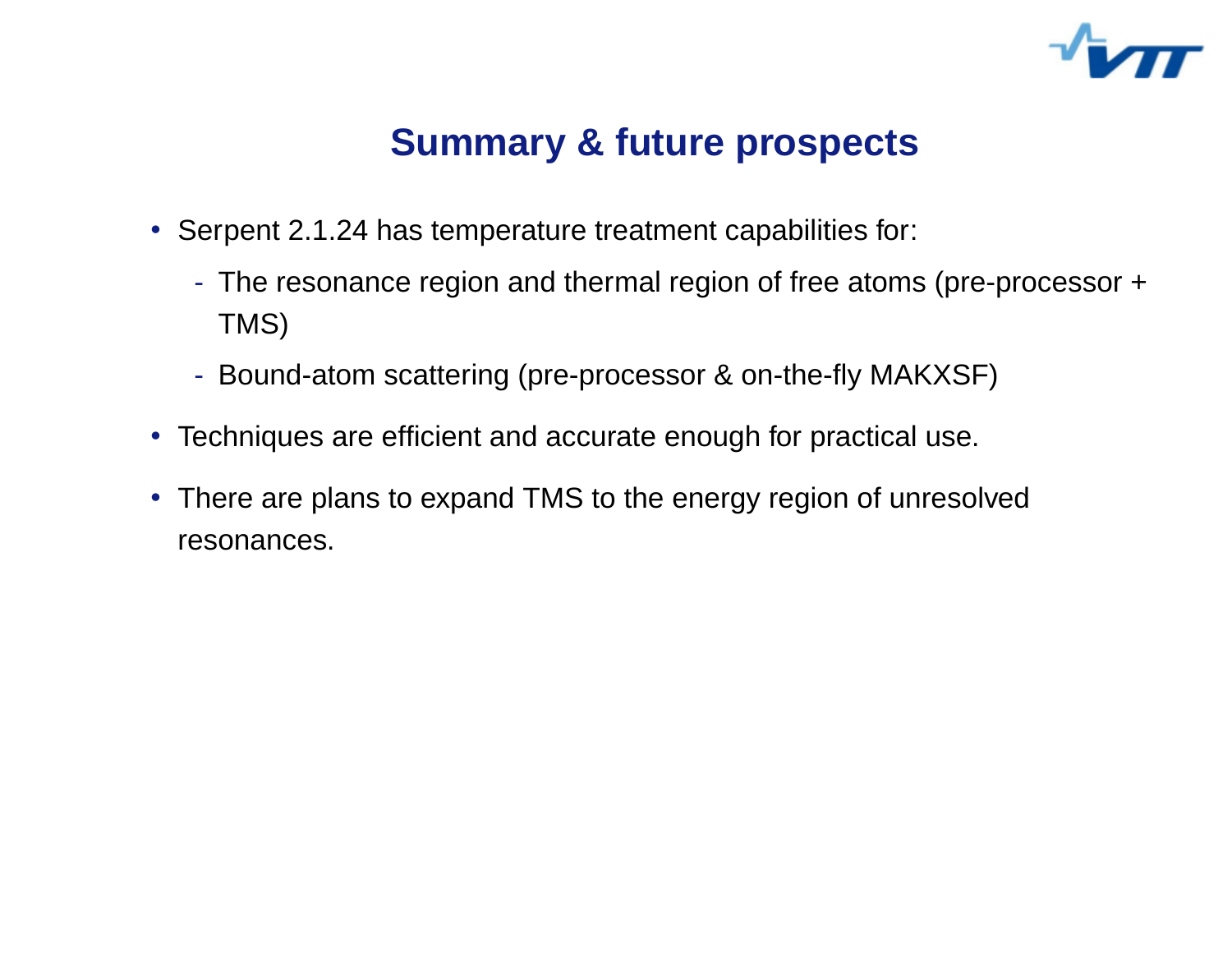

### **Thank you for your attention!**

Questions?

tuomas.viitanen@vtt.fi http://montecarlo.vtt.fi